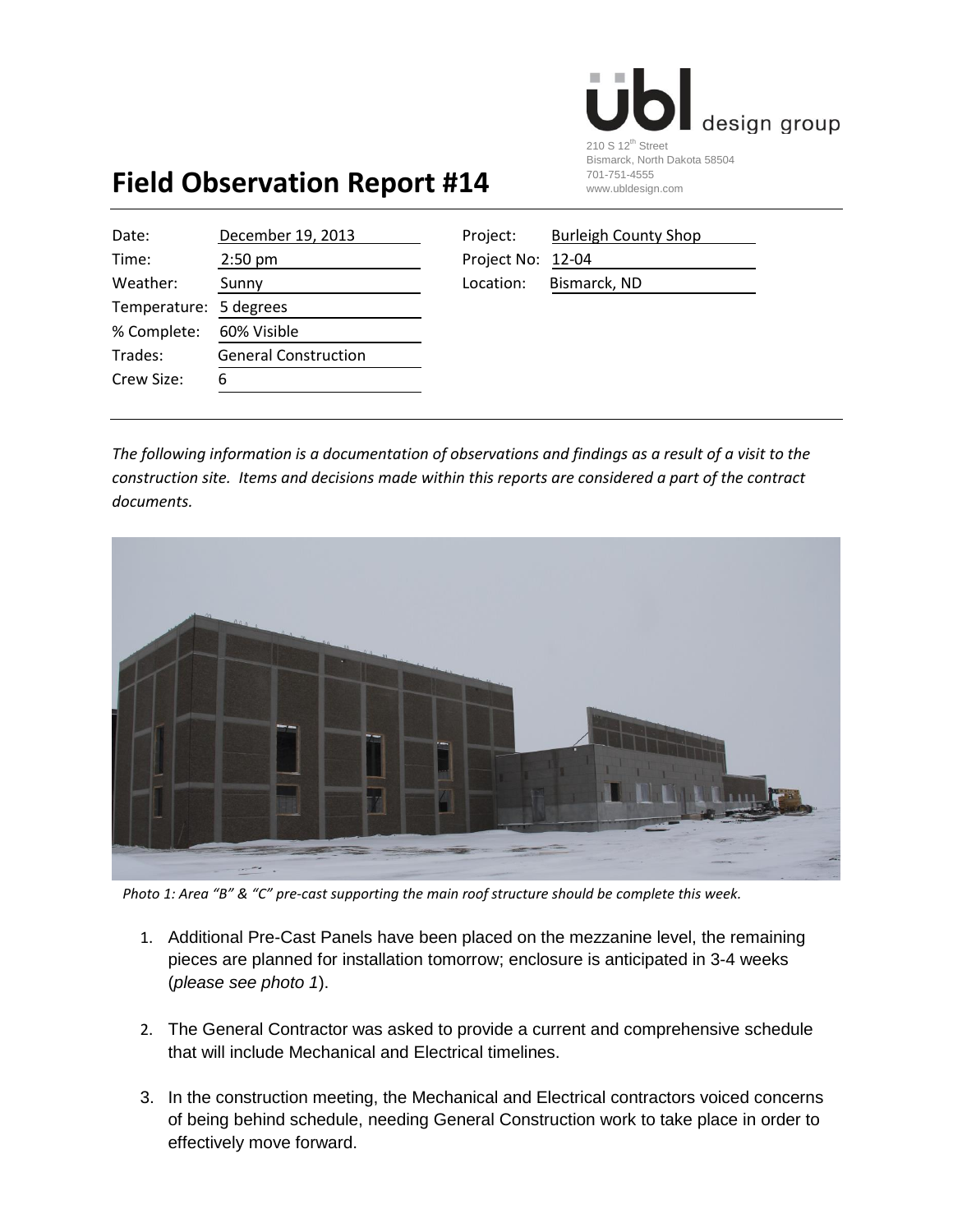4. Mr. John Kuntz will hold the position of project superintendent for the remainder of the project



*Photo 2: Looking across future Men's Locker Room / Rest Room*



*Photo 3: Pre-Cast Panels have been placed above Mezzanine.*